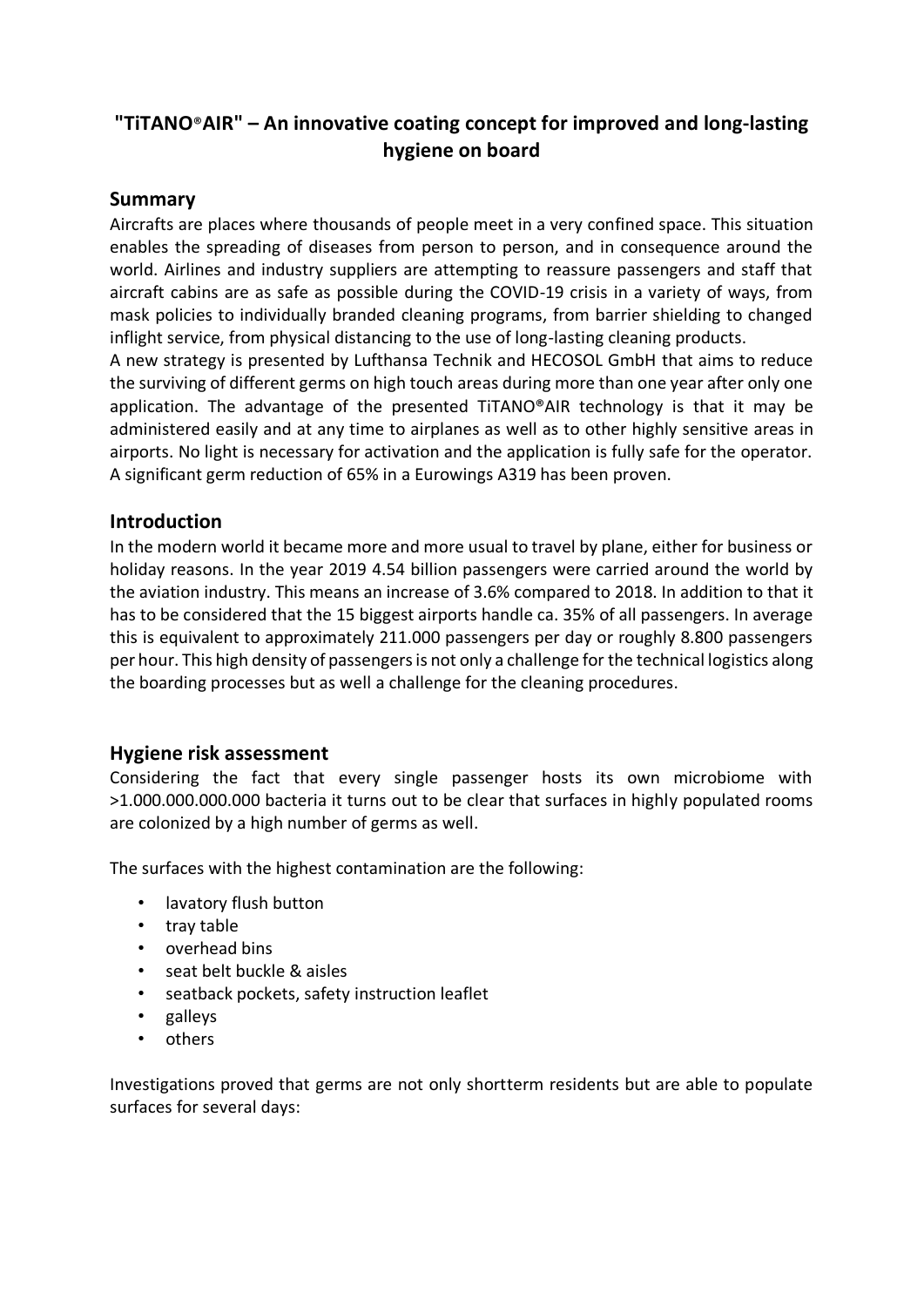| <b>Classification</b> | <b>Species</b>     | Location                                                                             | <b>Survival (days)</b> |
|-----------------------|--------------------|--------------------------------------------------------------------------------------|------------------------|
| <b>Bacteria</b>       | E. coli            | armrests                                                                             | 4                      |
|                       |                    | tray table                                                                           | $\overline{3}$         |
|                       |                    | steel toilet handle                                                                  | $\overline{2}$         |
|                       | <b>MRSA</b>        | tray table, armrest,<br>toilet flush handle,<br>window shade, seat<br>cover & pocket | $2 - 8$                |
|                       |                    |                                                                                      |                        |
| Fungi                 | <b>Aspergillus</b> | tray table, armrest,<br>textile & leather seats                                      | >7                     |
|                       |                    |                                                                                      |                        |
| <b>Virus</b>          | COVID-19           | metal & plastique<br>surfaces                                                        | $2 - 9$                |
|                       | Influenza A        | close to seat pocket                                                                 | $2 - 3$                |
|                       | <b>Norovirus</b>   | various surfaces                                                                     | 7                      |

Among the investigated germs are so called nosocomial germs like *Escherichia coli* and *MRSA* (*methicilline resistant staphylococcus aureus*) that are connected to infections acquired in hospitals. In additon, fungi like *aspergillus* and viruses like *norovirus* are found on various surfaces like seating areas.

Especially with view on the spreading of viruses it could be proven that the world air network is an excellent basis for modelling the global pandemic spreading of diseases such as SARS (2003), Influenza A (2009), MERS (2012), Ebola (2013), H7N9 (2016/17), and SARS-CoV-2 (since 10/2019).

The risk assessment for a healthy person with an intact immune system might be considerd as low during a flight. But there are individual factors that weaken the immune status like stress, jet lag or alcoholic consume. Among the travellers are as well immuno-compromized, sick or elder people. Further, there are technical impacts like the environmental control system (ECS) reducing the room humidity down to 20% (normal humidity: 45 – 55%) and the cabin temperatures <20°C. In combination with climate and geographical changes (warm, cold, humid, dry), the flight duration has a negative impact on the well-being of each passenger too. In addition to that, hygiene protocols vary between low price and high-quality airlines. Faceing a high competition situation, most of the Airlines are pushed to cut costs and to reduce the standing time on the airfield. In consequence, this may lead to dramatically reduced cleaning times.

## **How to reduce the infection risk?**

The microbiological findings on the survival of germs on normally unpopulated surfaces clearly indicates how important it is to apply the airplane to regular cleaning and disinfection procedures between arrival and departure. If these procedures are skipped due to commercial reasons, the germ concentration will increase with the next boarding. In consequence the infection risk for passengers will increase too. Therefore, it would be reasonable to introduce an additional functionality on surfaces that permantly eliminates germs and stops them from growing. These so called "antimicrobial surfaces" should be seen in context with the general cleaning procedures and a consequent hand disinfection of passengers and staff with the goal of lowering the infection risk.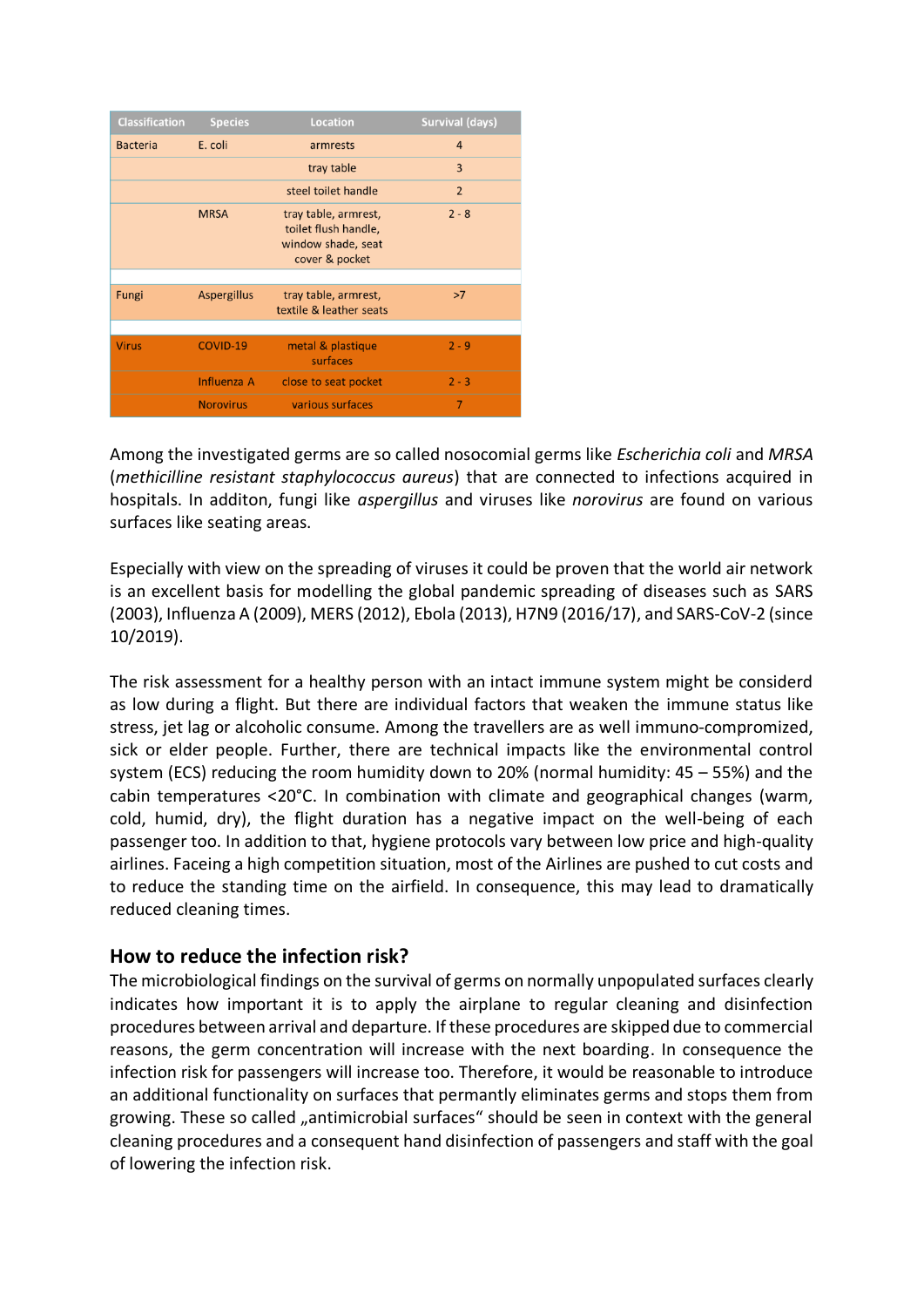

The TiTANO®AIR surface treatment from HECOSOL® is an antimicrobial technology that might be applied as aquatic suspension to all types of solid surfaces and textiles in the cabin. With the electrospray technique, it can be administered quickly to relevant surfaces in the aircraft cabin. The dry coating reduces a broad variety of germs **independent of the light and climate conditions** for 24/7:



In laboratory tests, TiTANO®AIR shows a strong efficacy of up to 99,999% against various bacteria, as well as non-enveloped viruses, yeasts and mould. Corona virus is eliminated on coated surfaces by a factor of 5 faster compared to non-treated surfaces.

After coating a Eurowings A319 with TiTANO®AIR, the Hamburg Port Health Center has proven a mean germ reduction of 65%:



Combined abrasion-efficacy tests under dry and wet conditions predict a **stability of the coating for at least one year**. Tests with coated textiles do not indicate any harmful or allergic potential for the human skin (DIN EN ISO10993-5).

With these properties TiTANO®AIR is more efficacious than competitor products that have to be applied every week or every 3 months by spraying or wiping!